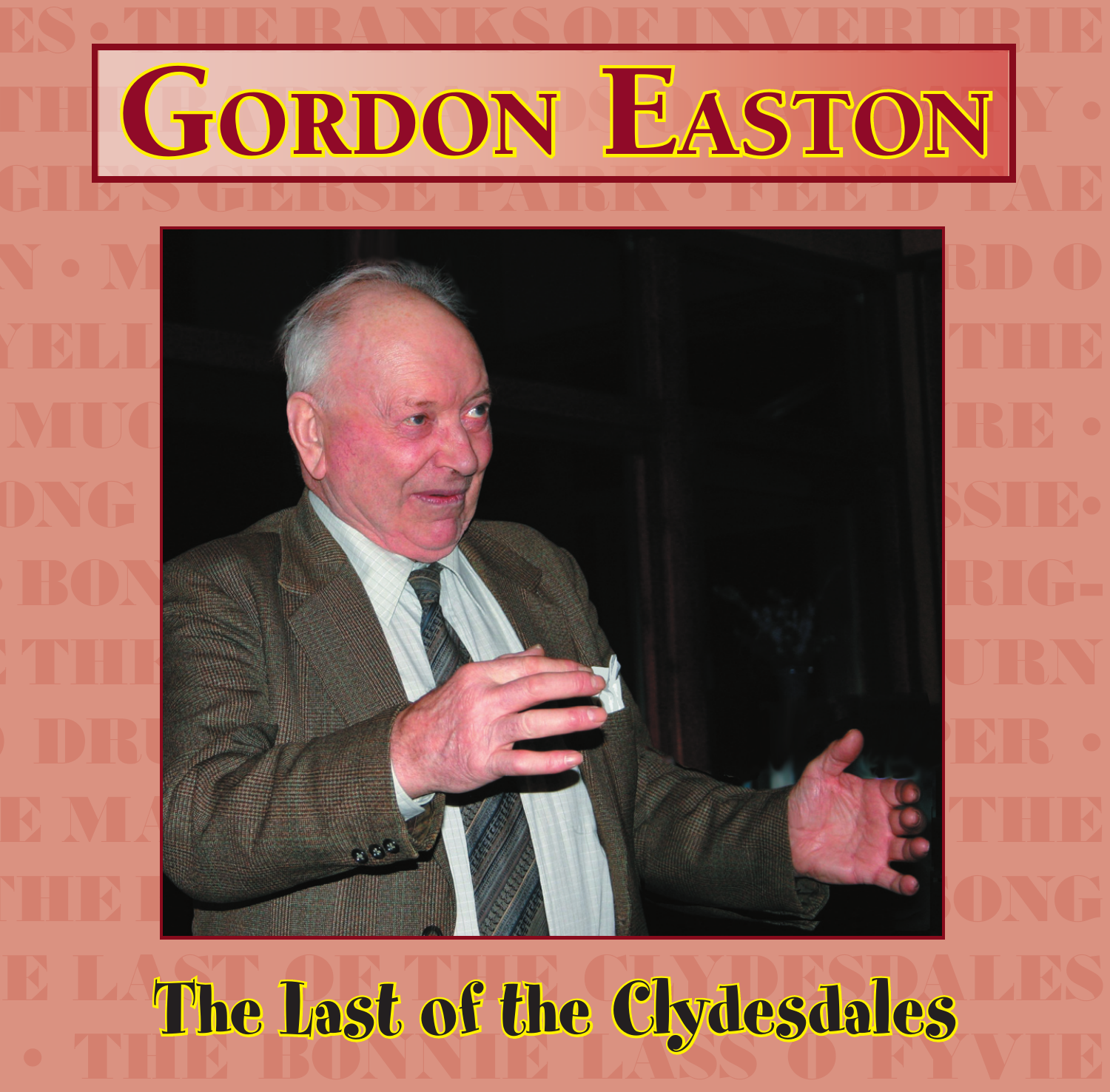#### **1: Last of the Clydesdales**

Gordon left school at fourteen to work a pair of horse with his grandfather - so this song, composed by a Fife horseman Archie Webster around 1950, means a lot to him.

Noo come aa ye young plooboys an 'list tae ma tale,

Wha sit roon the table aa drinkin your ale;

I'll tak ye aa back tae yon far distant day,

When I drove the last Clydesdales tae work on Denbrae.

#### **2: The Banks of Inverurie**

One of many songs Gordon remembers from his grandmother - a bashful singer who never sang out and about but always had songs to sing when a ceilidh was held in the house.

Ane day as I went walking and down as I did pass, By the banks of Inverurie I met a bonnie lass;

Her hair hung o'er her shoulder broad, her eyes white stars did shine,

On the banks o Inverurie and oh gin she were mine.

#### **3: The Bonnie Lass o Fyvie**

A famous song dating from Jacobite times. Fyvie was a staging post on the military route between Aberdeen and the garrison at Fort George on the Moray Firth.

Now there was a troop of Irish dragoons,

And they were stationed in Fyvie O.

And the captain's faan in love wi an awfa bonnie lass, And her name is caad Pretty Peggy O.

#### **4: The Barnyards o Delgaty**

The farm of Barnyards on the Delgaty castle estate a mile from Turriff gave rise to one of the most famous of the old bothy ballads.

As Loaed doun tae Turra market

Turra market for tae fee,

I fell in wi a fairmer chiel,

Fae the Barnyards o Delgaty.

#### **5: Bonnie Bessie Logan**

An old song - one of his grannie's favourites.

Now Bonnie Bessie Logan she's handsome young an fair, And the very wind that blaws, it lingers in her hair; She's aye sae fleet an bonnie as she steps ower the lea, For bonnie Bessie Logan she's ower young for me.

# **6: Briggie's Gerse Park**

Full of Gordon's rich Buchan dialect, the song tells the tale of Tammy Reid's attempt to clear Briggie's grass meadow of molehills. An old poem set to a tune *Cock o the North* by Gordon.

Noo Briggie's gerse park wis a mess wi the moles an the nowts meat wis cut doun be half;

- Wi the weather bein dry, the gerse etten sae bare, tae keep them in meat wis a chauve;
- So they got Tammy Reid a stout halflin chiel tae scatter the heaps wi a spad.
- The park it wis big, twenty acre an mair, and the heat nearly drave Tammy mad.

# **7: Fee'd tae the Drum**

Composed by Frank Henry brought up in the Cabrach between Huntly and Aberdeen. A young man goes to the feeing market tae look for a new job and agrees to a contract but gets more than he bargained for.

At ae Martinmas term the grieve fae the Drum,

Tappit me on the shouder and spiered gin I'd come

Tae watch his first pair for a winter half year,

Wi a big cleekit horse and a ringle ee'd meer.

#### **8: Jimmy Raeburn**

The hero of this well known transportation ballad is reputed to have been a baker in Glasgow sentenced for petty theft - a song that Gordon remembers from his grandmother and also from the singing of Jessie Murray from Portsoy.

My name is Jimmy Raeburn fae Glesga toun I came,

My place o habitation I had tae leave in shame;

Fae ma place o habitation noo I maun gyang awa, And leave the bonnie hills an dales o Caledonia.

#### **9: My ain Native Buchan**

Composed as a poem by Alec Elphinstone and set to a tune *Bonnie Strathyre* by Gordon.

Noo there's meadows by Donside and mountains by Dee, And there's lots o grand sichts in the city tae see; But there's nae ither place that tae me can compare,

Wi ma ain native Buchan sae fresh and sae fair.

For its oft in my memory I see eence again,

The aul thackit hoosie, the wee but and ben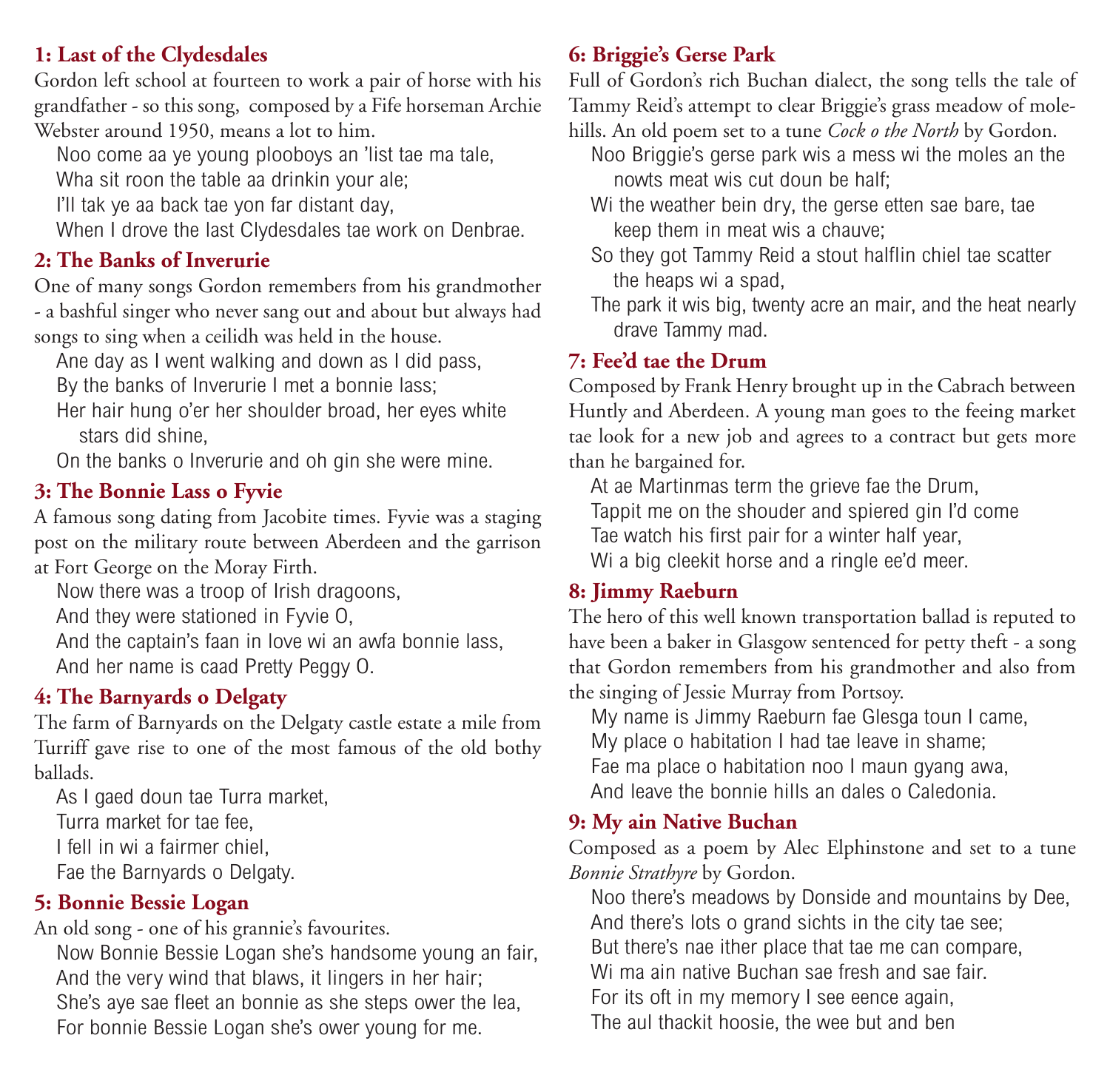For as bairnies we played in the howe by the burn, An there in my fancy I often return.

#### **10: The Laird o Drum**

The Laird had been married to a daughter of the Gordons of Huntly. While he was away to the Jacobite wars she divorced him. When he came home he fell for a young shepherd lass and asked her to marry but his brother and family did not approve. Another fine old ballad from Gordon's granny.

The Laird o Drum a huntin gaed,

'Twas in the mornin early,

An there he met wi a fair young maid,

She wis shearin her faither's barley.

# **11: The Randy Piper**

From the singing of Duncan Macrae in the Para Handy TV series.

A randy heilan piper chiel come doun the village street, Wi tartan kilt an rumpled hose aul bauchles on his feet; Wi his pipes aneth his oxter, ribbons trailin in the glaur, An when he started playin he wis heard fae near an far.

#### **12: Yellow on the Broom**

A song by Adam McNaughtan based on the life of Scots traveller Betsy Whyte.

I ken ye dinna like it lass tae winter here in toun, The scaldies they misca us and they try tae ring us doun; It's hard tae raise three bairns in a single flee-box room, But I'll tak ye on the road again when yellow's on the broom.

#### **13: Mains o Pittendree**

An original poem by JC Milne of Memsie was adapted by the Rev Charlie Burnie of Tyrie with a tune put to it by Gordon. A young loun leaving school to start work on the farm plans that all will 'go with a bang'.

- I'll swipe the gripe and bed the kye tae keep them fine an clean,
- An tousle oot their bonnie tails till they aa look like a queen;
- I'll gie them bits o ile cake and black treacle on their strae,

And aye a shave o corn when it comes tae Hogmanay.

#### **14: Muckin o Geordie's Byre**

A cornkister by the great George Morris. He and his brother in law Willie Kemp vied to outdo each other in writing the comic cornkisters and this is one of Gordon's favourites.

At a relic aul croft upon the hill,

Jist roun the neuk fae Sprottie's mill,

Tryin aa his life the time tae kill

Wis Geordie MacIntyre.

#### **15: The Beggar Man**

Gordon's fine version of the The Beggar Man - a song whose authorship is often attributed to King James VI - comes from his grandmother's repertoire.

A beggar man come ower yon lea, He wis seekin alms for charity; He wis seekin lodgins for charity, Wad ye lodge a beggarman.

#### **16: The Tyrie Song**

A song in praise of Tyrie, composed in the lete 1800s by a man from Rosehearty who was fee'd at Tyrie, who was also a fine

musicain and led the singing as precentor at Tyrie kirk.

The leaves were fa'in frae the birk,

As I gaed doun be Tyrie kirk.

Wha hoolets cry when it is mirk,

And frichen fowk at Tyrie.

The Tyrie kirk is auld an wee,

There's naething grand for folk tae see,

Yet worthy buddies live and dee,

Around the kirk o Tyrie.

# **17: The Bleacher Lassie o Kelvinhaugh**

A favourite old song to end the selection. Ae simmer's evenin I went a-walkin, Awa doun by the Broomielaw; It wis there I met wi a fair young maiden, She had cheeks like the rose and her skin like snaw.

# **Credits**

Recordings by Tom Spiers. Production, design and transcriptions by Peter Shepheard. All songs copyright control or arranged Gordon Easton. Full song texts and a glossary of Scots words can be accessed online at www.springthyme.co.uk/ah05